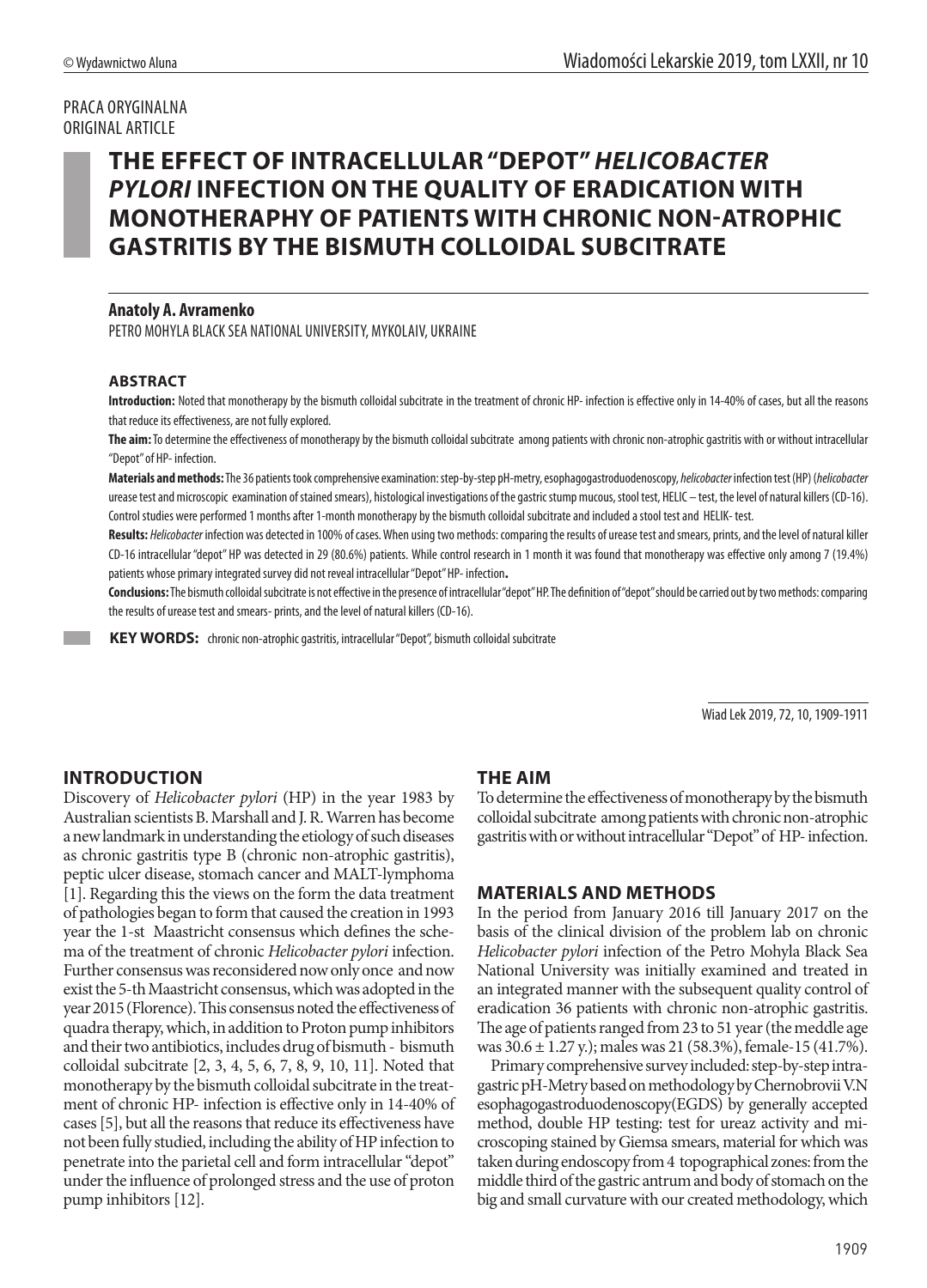**Table I.** Degree of semination of gastric mucosa with HP infection on topographical zones of patients with chronic non-atophic gastritis while primary survey

| Topographic zones of the stomach                                 | Degree of semination of gastric mucosa with<br>HP infection on zones $(+)$ / $(M \pm M)$ |  |
|------------------------------------------------------------------|------------------------------------------------------------------------------------------|--|
| Antral section                                                   | a) $2,13 \pm 0,28$ ; b) $2,16 \pm 0,28$                                                  |  |
| Body of stomach                                                  | a) $2,14 \pm 0,28$ ; b) $2,45 \pm 0,28$                                                  |  |
| Nata n the number of studies a) large supering h) small supering |                                                                                          |  |

Note: n-the number of studies: a) large curvature, b) small curvature.

**Table II.** Results of stool-test and HELIK-test before and after treatment among patients with chronic non-atrophic gastritis

|                  | <b>Positive result of test</b> |      |                        |      |
|------------------|--------------------------------|------|------------------------|------|
| Name of the test | <b>Before treatment</b>        |      | <b>After treatment</b> |      |
|                  | <b>Amount of tests</b>         | $\%$ | <b>Amount of tests</b> | $\%$ |
| Stool-test       | 36                             | 100  | 29                     | 80,6 |
| Helik-test       | 36                             | 100  | 29                     | 80,6 |

allows to define both the presence of intracellular "Depot" HP infection and also histological studies of the gastric mucosa, the material for which is taken from the same zone, using a generally accepted method taking into account recent classification [13, 14]. In addition, all the patients additionally was made the stool test in our test modification [15] and HELIK-test in our test modification [16], as well as determined the presence of intracellular "Depot" of HP infection on the level of natural killers (CD-16) [17]. Control studies were performed 1 months after the end of monotherapy by the bismuth colloidal subcitrate, which lasted 1 month, and included a stool test and HELIK test.

The study was conducted in accordance with the basic bioethical provisions of the Helsinki Declaration of the World Medical Association on the ethical principles of scientific 549 medical research involving human (2013) and the order of the Ministry of Health of Ukraine No. 690 dated September 23, 2009, which was confirmed by the findings of the meeting of the Ethical Commission of Petro Mohyla Black Sea National University, Nikolaev

No. 3 dated March 12, 2019.

Primary sequence survey: first patients conducted pH-metry and then EGDS with biopsy material for testing in HP and histological studies of the stomach mucosa. The study was conducted in the morning on an empty stomach, in 12-14 hours after the last meal. The data obtained were processed statistically using Student t-test with the computation of averages (m) and perhaps the likelihood of deviations (m). The changes were considered to be statistically significant at  $p < 0.05$ . Statistical calculations were performed using Excel tables for Microsoft Office.

## **RESULTS AND DISCUSSION**

When carrying out the pH measuring all acidity levels have been identified, except hyperacidity and anacidity: hyperacidity is moderate - 5 (13.9%), normacidity-15 (41.7%), moderate huperacidity-10 (27.8%), distinct hyperacidity -6 (16.6%).

While conducting EGDS active Ulcerative process was not identified in the stomach and in duodenum, but 3 (8.3%) patients had manifestations of ulcers duodenal bulb in the past as scar deformity of varying degrees of severity. When analyzing data of histological investigations of all patients in 100% of cases have confirmed the existence of chronic non-atrophic gastritis in both active and inactive stages of varying degrees of severity.

When testing on HP *Helicobacter* infection was detected in 100% of cases when the degree for semination from  $(+)$  to (+++). Data on the extent of the gastric mucosa for semination of HP infection on topographical zones of the stomach patients with chronic non-atrophic gastritis are reflected in table I.

During comparative analysis of data on the medium degree of semination with HP infection on gastric mucosa topographical zones reliable differences were found ( $p > 0.05$ ).

While conducting comparative characteristics urease test and data according to microscoping of stained smears to determine the presence of bacteria in the stomach lining cells intracellular "Depot" HP-infections were found only in the body of the stomach mucosa of 19 (52.7%) patients: 7 (19.4%) only in the body of the stomach mucosa of large curvature 8 (22.2%) only in the body of the stomach mucosa on small curvature, 4 (11.1%) in the membrane of the body of the stomach and small and large curvature.

When defining the intracellular "Depot" of HP infection on the level of natural killers (CD-16) the presence of bacteria in the cells were confirmed in 100% of patients' cases in whom they have identified in the first methodology, as well as 10 (27.8%) patients have. The mean value of the absolute levels of natural killer cells in the blood of the surveyed totaled 754  $\pm$  3.34 cells/ $\mu$ l (with norm-70-552 cells/ $\mu$ l).

Data on primary survey before treatment and secondary survey after treatment with the help of a stool-test and HELIK-test are shown in table II.

During the analysis of obtained data, it was found that the negative were stool test and HELIK test after treatment had only 7 (19.4%) patients whose initial examination did not reveal intracellular "Depot" of HP infection by any of the methods.

These results are understandable from the point of view of impact characteristics of the bismuth colloidal subcitrate on HP infection. The bismuth colloidal subcitrate is a surface antiseptic and affects on all forms of *Helicobacter pylori* infection when it is on the surface of the gastric mucosa. Although there is evidence that the particles of the bismuth colloidal subcitrate are captured by the epithelium of the stomach mucosa [4, 5], the process apparently poorly expressed, therefore, in the presence of intracellular "Depot" HP infection needs to be the bismuth colloidal subcitrate combined with two antibiotics that penetrate deep into the stomach mucosa [18].